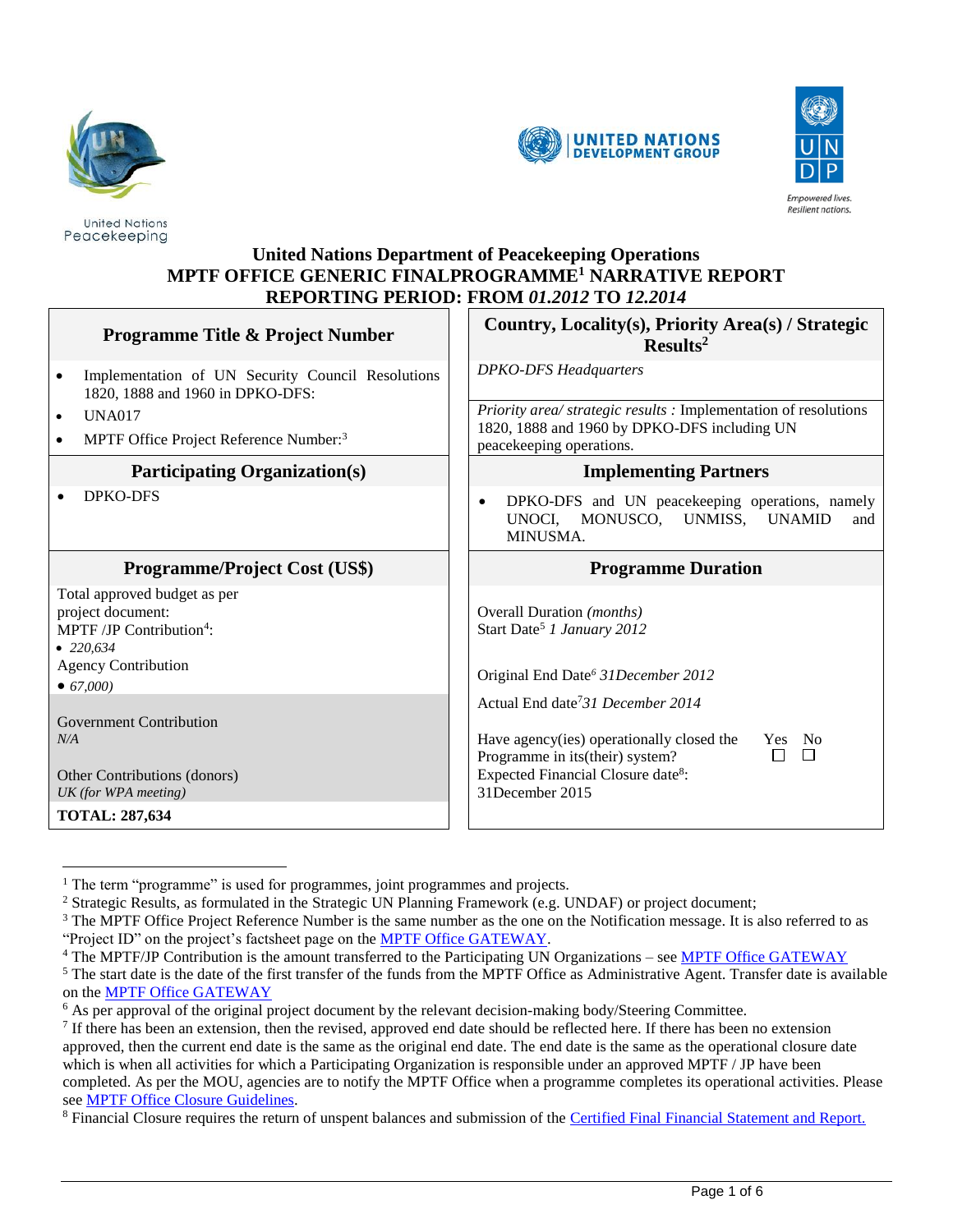# **Programme Assessment/Review/Mid-Term Eval.** Report Submitted By

Evaluation Completed  $\Box$  Yes  $\Box$  No Date: *dd.mm.yyyy* 

- Evaluation Report Attached
- $\Box$  Yes  $\Box$  No Date: *dd.mm.yyyy*

- o Name: Leanne Smith
- Title: Chief DPET/PBPS
- o Participating Organization (Lead): DPKO
- o Email address: smith47@un.org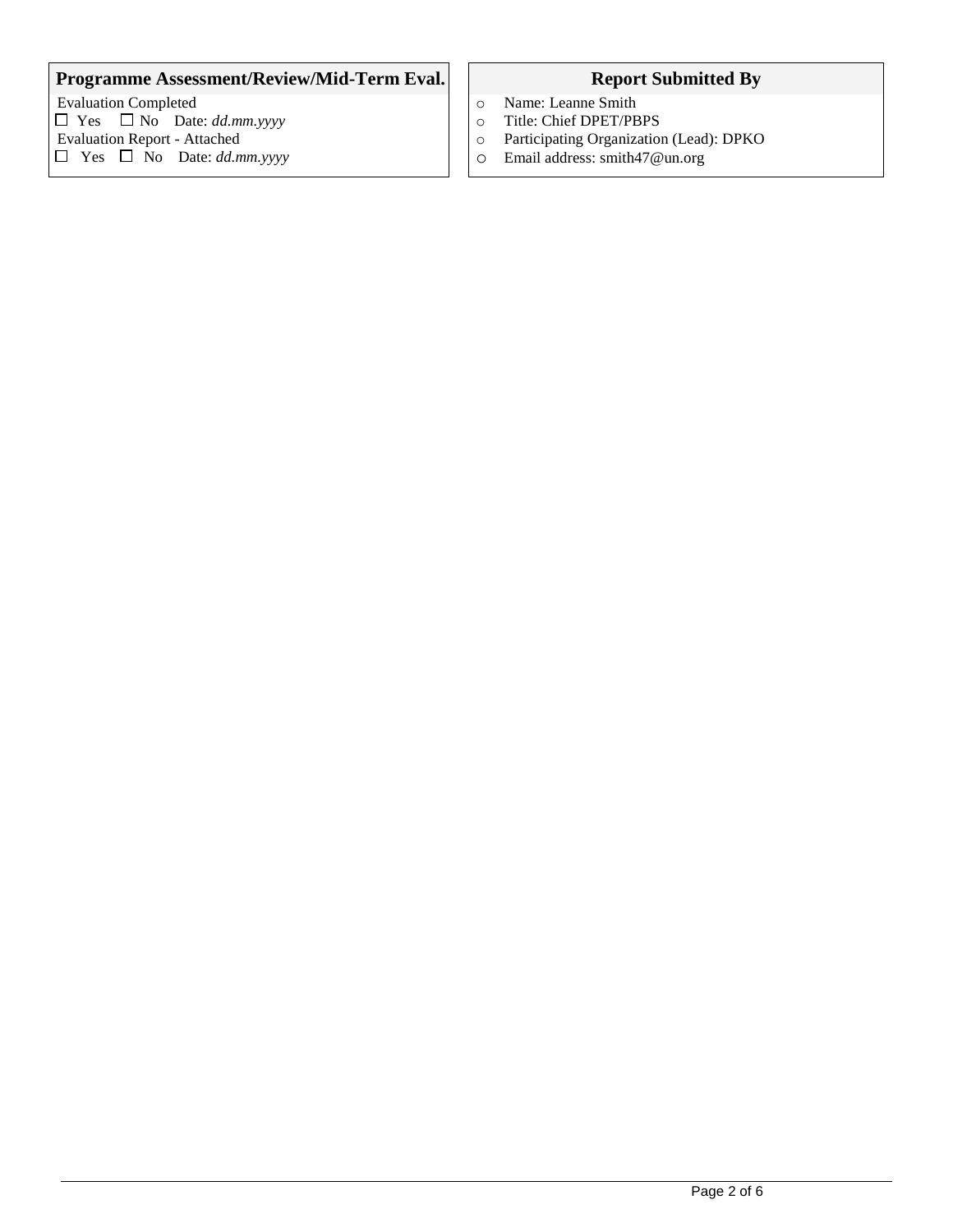# **FINAL PROGRAMME REPORT**

## **EXECUTIVE SUMMARY**

The MPTF funded a DPKO-DFS SGBV Policy Officer for 12 months to advise and support DPKO-DFS, and UN Peacekeeping Operations to effectively prevent and respond to conflict-related sexual violence (CRSV). The SGBV Policy Officer was integrated into the Gender Advisory Unit in the Division of Policy, Evaluation and Training (DPET)/Policy and Best Practices Services (PBPS) of DPKO and DFS, and works in close collaboration with the DPKO-DFS Principal on CRSV, namely the Director of DPET.

Key achievements of the reporting period fall within the three pillars of the UN Action Strategic Framework, namely: i) Support to UN system action at country level; ii) advocacy for action; and iii) knowledge building with the UN Action Strategic Framework.

The achievements of the SGBV Policy Officer can be categorized into three key areas: i) Advising and supporting DPKO-DFS to address CRSV concerns throughout mission planning purposes, development of guidance and policies, provision of briefings etc; ii) Provision of technical support to missions to address the CRSV mandate; iii) Supporting the development of Women's Protection Advisers (WPA) capacity in UN Peacekeeping Operations addressing CRSV.

#### **Key achievements include:**

**i)Advising and supporting DPKO-DFS to address CRSV concerns throughout mission planning purposes, development of policies, guidance and training, provision of briefings etc:** Over the reporting period, CRSV concerns were integrated throughout DPKO-DFS guidance under development; briefings were provided to deploying Force Commanders on CRSV and DPKO-DFS components were supported to address the CRSV mandate;

**ii) Provision of technical support to missions to address the CRSV mandate**: MONUSCO and UNMISS received in theatre technical support on CRSV, particularly as regards the development of mission specific indicators on CRSV and the deployment of WPAs;

**iii) Supporting the development of WPA capacity in UN Peacekeeping Operations addressing CRSV:** the first meeting for WPAs and Focal points from nine DPKO and DPA missions was organized.

## **PURPOSE**

The objective of MPTF funding was to ensure that DPKO-DFS had the necessary capacity over a one year period to support the implementation of resolutions 1820, 1888 and 1960, and implement the decisions of the Policy Committee and Fourth Committee on a continual and systematic basis at the global and field levels whilst advocating for the institutionalization of the SGBV Policy Officer in the Support Account.

Main objectives and expected outcomes included:

- Provision of technical support for improved coordination with HQ partners and missions;
- DFS and UN peace keeping operations supported to deploy WPAs, and integrate WPAs into mission budgets;
- UN peacekeeping operations supported to identify and use early warning indicators specific to CRSV;
- Missions supported to roll out the monitoring, analysis and reporting arrangement on CRSV;
- DPKO-DFS supported to develop guidance to implement CRSV resolutions; and
- Linkages on CRSV with the Child Protection, POC, Rule of Law, Security Sector Reform, DDR and HIV/AIDS sectors, as well as the military and police components are strengthened.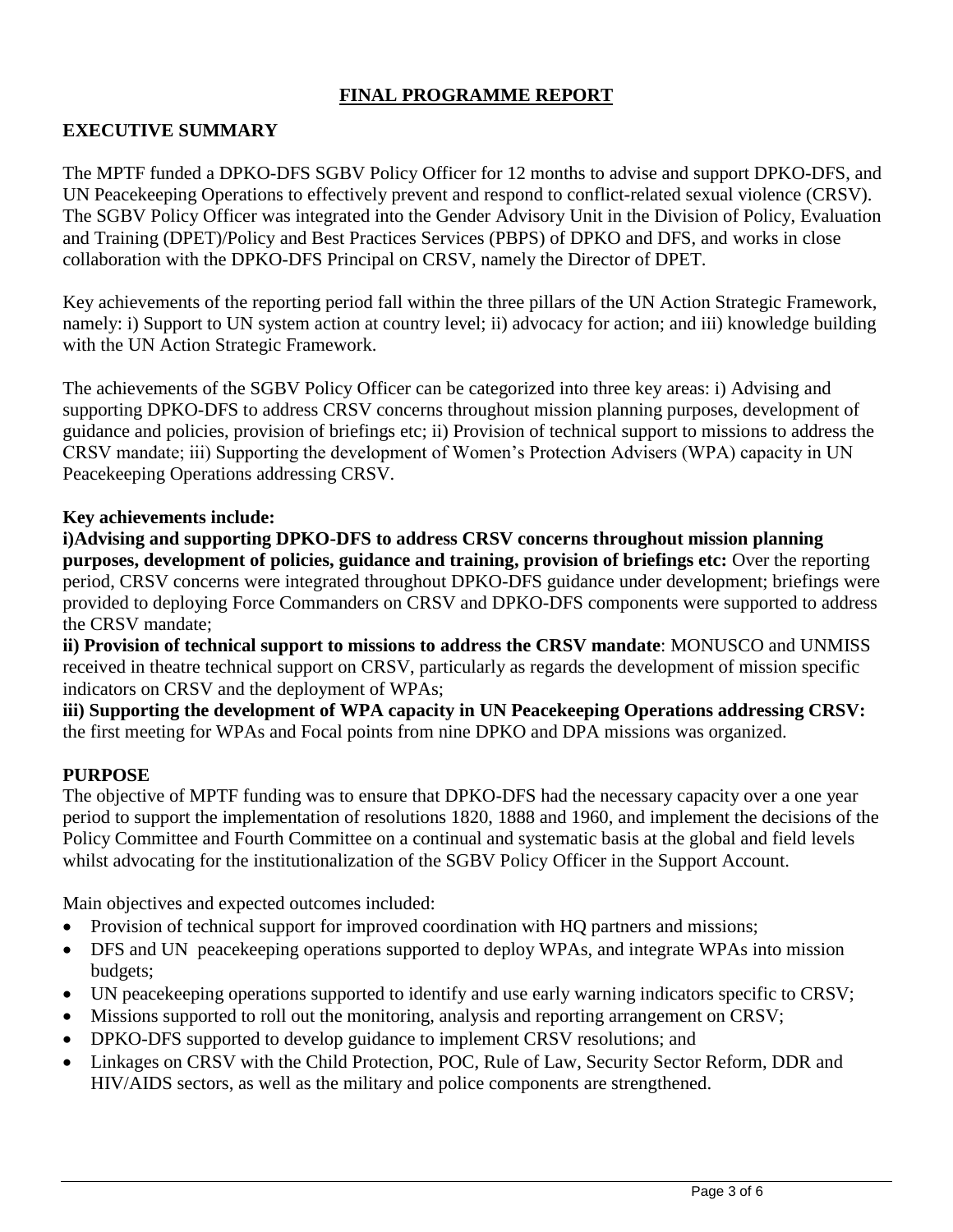## **i)Advising and supporting DPKO-DFS to address CRSV concerns throughout mission planning processes, development of policies, guidance and training, provision of briefings etc:**

The reporting year was an important year for integrating CRSV concerns throughout the development of guidance, particularly as regards the Protection of Civilians and the military component.

CRSV was mainstreamed through both manuals of the *DPKO-DFS United Nations Infantry Battalion Manual*, integrating CRSV and protection issues affecting women and girls through, for example, patrols, information gathering, outreach, checkpoints, as well as the development of terms of reference for CRSV military focal points. In addition, CRSV was included in the development of Guidance and Training on the Protection of Civilians, the *DPKO-DFS Resource and Capability Matrix on the Protection of Civilians for military components*, and *UN Guidelines for Troop Contributing Countries*.

Through the mentorship programme established by the DPKO-DFS Integrated Training Services and the Office of Military Affairs, Force Commanders deploying to UNIFIL, MINUSTAH, UNDOF, UNMIL and UNAMID received briefings about CRSV and prevention and response activities of military peacekeepers to CRSV. The inclusion of CRSV concerns in these briefings is relatively recent.

Over the reporting period, the Office of Operations and Integrated Operational Teams were supported to include CRSV concerns in mission planning processes, notably MONUSCO, UNMIL, UNOCI, UNAMID and UNMISS; coordination was carried out with the Protection of Civilians and Child Protection Teams including the provision of substantive CRSV expertise in workshops,  $29 - 31$  May (2012) (UN Regional Training Conference Centre in Entebbe, Uganda Entebbe) and 25-30 March (2012) (United Nations Logistics Base, Brindisi, Italy) respectively, the Office of Military Affairs and the Office of the Rule of Law and Security Institutions to support mainstreaming of CRSV throughout their respective responsibilities; and the CRSV mandate was integrated into the sessions of the Annual Meeting of Gender Advisers (14-18 May 2012, NY).

## **ii) Provision of technical support to missions to address the CRSV mandate**:

Over the reporting period, UN Peacekeeping Missions mandated to address CRSV were supported to: address the recruitment and deployment of WPAs; roll out prevention and response activities to CRSV; establish the Monitoring, Analysis Reporting Arrangement (MARA) as per resolution 1960 and the *UN Action against SVC Provisional Guidance Note on the implementation of resolution 1960*; and identify and integrate early warning indicators specific to CRSV into mission's protection activities, using the *UN Action against SVC Matrix on Early Warning Indicators on CRSV (2011) (UN Action Early Warning Matrix)*.

During the first quarter of 2012, the Policy Officer organized a small working group of UN Action Secretariat against SVC, UN Women, OSRSG-SVC, as well as DPKO-DFS POC, Child Protection and Gender components to agree upon a methodology to pilot the UN Action Early Warning Indicators Matrix. The Concept Note was shared with UNMISS, MONUSCO and UNAMID, and missions were requested to work with partners to identify approximately 12 indicators pertinent to CRSV and the operational environment which could be integrated into the mission's protection tools and arrangements.

The Policy Officer visited UNMISS and MONUSCO 17 April – 8 May (2012) to provide in theatre technical support.

In UNMISS, the focus of the Policy Officer's work was on the placement and deployment of WPAs, as well as introducing the UN Action Early Warning Matrix to the different components of the mission. The acting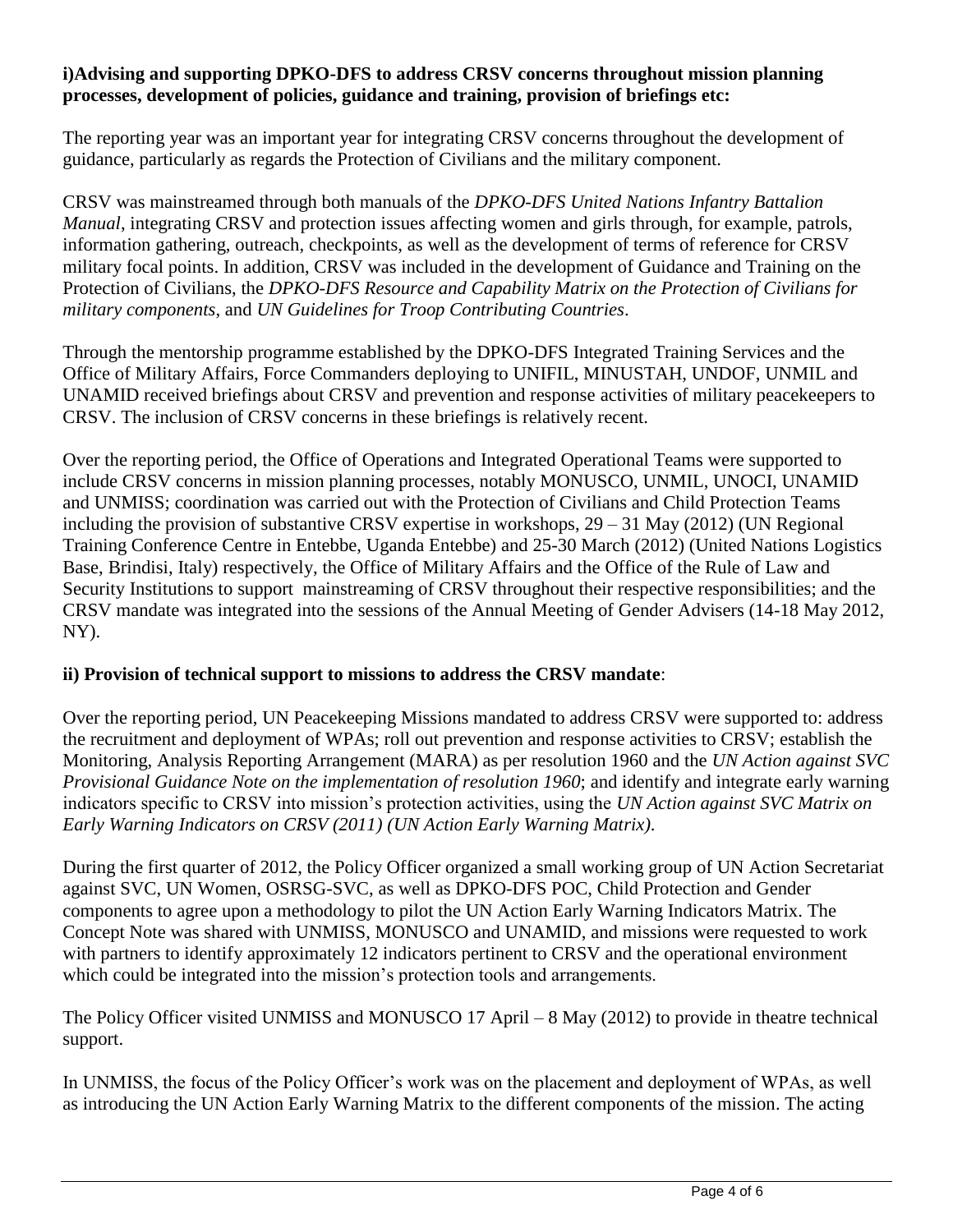Senior WPA had just been deployed. The Policy Officer was able to work with the acting Senior WPA to start tackling the WPA posts in the Women's Protection Unit so that they be reassigned to the Gender, Human Rights and SRSG offices, as per the terms of reference developed by DPA, DPKO-DFS, OHCHR and SRSG-SVC in 2011. These posts were reassigned from the Women's Protection Unit to the above mentioned components in the 2013-2014 budget (prepared during the second half of 2012). In addition, in order to introduce the UN Action Early Warning Matrix, meetings were held with different mission components including Human Rights, Protection of Civilians, Gender, the Joint Operations Centre, Joint Mission Analysis Centre, Political Affairs, Civil Affairs, DDR, and Military components.

In MONUSCO, the Policy Officer worked with the Sexual Violence Unit which had already been identified by mission leadership to work on the identification and use of CRSV early warning indicators. The SVU in collaboration with the POC Adviser identified 12 early warning indicators in the following areas of concern: i) general attacks against the civilian population; ii) abductions; iii) health related indicators; iv) security vacuum; v) undisciplined state forces; and vi) prison evasions. The 12 indicators were integrated into i) the mission's Integrated Text and Event Management database (ITEM); ii) trainings for the Community Liaison Assistants and the military component; as well as iii) forms and checklists used by the Joint Protection Teams.

The Policy Officer also closely studied the benefits of the Integrated Text and Event Management database, developed to document incidents committed by parties to the conflict; linkages between Disarmament, Demobilisation, Reintegration programming, Security Sector Reform, Justice Reform and the Human Rights Due Diligence Policy for the DPKO-DFS Guidelines on CRSV, as well as for the purposes of dialogue for Commitments with the FARDC.

# **iii) Supporting the development of WPA capacity in UN Peacekeeping Operations addressing CRSV:**

2012 was an important year to build the foundations to address WPA capacity in UN peacekeeping missions. This was addressed through a wide variety of activities.

At the start of the reporting period, there were only a total of 9 WPA positions in one UN peacekeeping operation, namely UNMISS. This was partly due to the interest and support of the SRSG who ensured that capacity was included in the mission's budget. The WPA posts however had all been placed in a Women's Protection Unit which segregated prevention and response activities to CRSV from the work of the Human Rights and Gender components. In response, an Acting Senior WPA was deployed to the mission in order to support the mission to recruit, start implementing mandated activities and reassign the posts as per resolution 1888 and Terms of Reference developed by DPKO-DFS, DPA, OHCHR and SRSG-SVC for WPAs (2011) between the Human Rights, Gender and SRSG's components. The Policy Officer worked with the Acting Senior WPA in UNMISS to address this task and backstopped her work in the mission from Head Quarters. By the end of 2012, a Post Specific Job Opening for the post of Senior WPA had been developed for UNMISS and recruitment was underway to recruit against the nine WPA posts.

It is important to note that no other missions had developed capacity to address CRSV partly due to the zero growth budget positioning in place in missions. As a response, following the adoption of the WPA Terms of Reference in 2011, DPKO-DFS leadership decided that extra-budgetary funds were to be relied upon to create WPA posts in missions.

The Policy Officer in the preceding year had worked with OHCHR and MONUSCO to develop an extrabudgetary MPTF funded P4 WPA post in the MONUSCO Human Rights component. Funds were received by